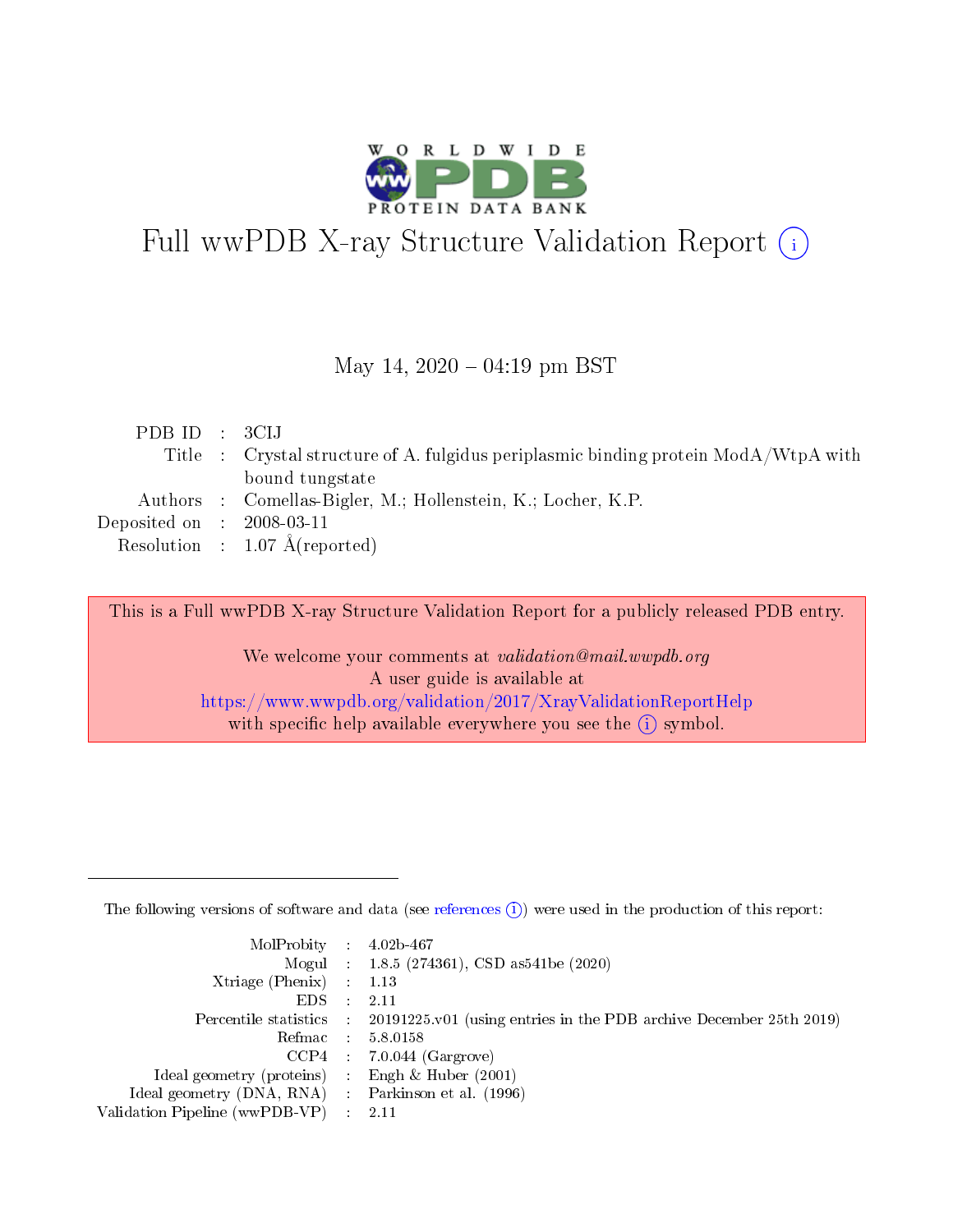# 1 [O](https://www.wwpdb.org/validation/2017/XrayValidationReportHelp#overall_quality)verall quality at a glance  $(i)$

The following experimental techniques were used to determine the structure: X-RAY DIFFRACTION

The reported resolution of this entry is 1.07 Å.

Percentile scores (ranging between 0-100) for global validation metrics of the entry are shown in the following graphic. The table shows the number of entries on which the scores are based.



| Metric                | Whole archive<br>$(\#\text{Entries})$ | Similar resolution<br>(#Entries, resolution range( $\AA$ )) |  |  |
|-----------------------|---------------------------------------|-------------------------------------------------------------|--|--|
| $R_{free}$            | 130704                                | $1386(1.12-1.04)$                                           |  |  |
| Clashscore            | 141614                                | $1021(1.10-1.06)$                                           |  |  |
| Ramachandran outliers | 138981                                | $1381(1.12-1.04)$                                           |  |  |
| Sidechain outliers    | 138945                                | $1379(1.12-1.04)$                                           |  |  |
| RSRZ outliers         | 127900                                | $1359(1.12-1.04)$                                           |  |  |

The table below summarises the geometric issues observed across the polymeric chains and their fit to the electron density. The red, orange, yellow and green segments on the lower bar indicate the fraction of residues that contain outliers for  $>=3, 2, 1$  and 0 types of geometric quality criteria respectively. A grey segment represents the fraction of residues that are not modelled. The numeric value for each fraction is indicated below the corresponding segment, with a dot representing fractions  $\epsilon=5\%$  The upper red bar (where present) indicates the fraction of residues that have poor fit to the electron density. The numeric value is given above the bar.

| Mol | Chain | $\vert$ Length | Quality of chain |     |               |  |  |  |
|-----|-------|----------------|------------------|-----|---------------|--|--|--|
|     |       | 295            | 2%<br>88%        | 9%  | $\cdots$      |  |  |  |
|     |       | 295            | 5%<br>84%        | 12% | $\cdot \cdot$ |  |  |  |

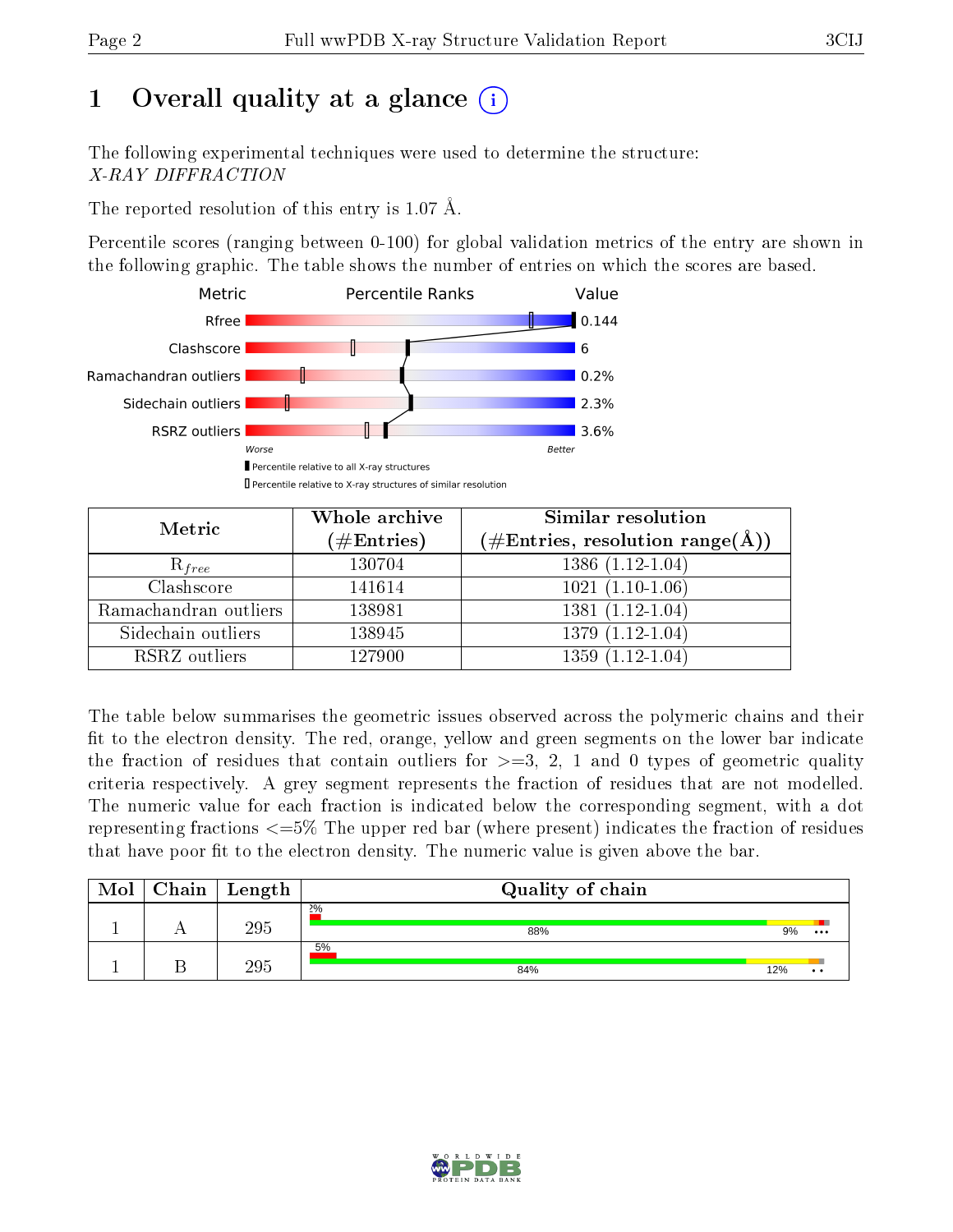# 2 Entry composition (i)

There are 4 unique types of molecules in this entry. The entry contains 5666 atoms, of which 0 are hydrogens and 0 are deuteriums.

In the tables below, the ZeroOcc column contains the number of atoms modelled with zero occupancy, the AltConf column contains the number of residues with at least one atom in alternate conformation and the Trace column contains the number of residues modelled with at most 2 atoms.

| $\text{Mol}$ | Chain   Residues | Atoms       |                                                                                 |     |       |     | $\text{ZeroOcc}$   AltConf   Trace |  |  |
|--------------|------------------|-------------|---------------------------------------------------------------------------------|-----|-------|-----|------------------------------------|--|--|
|              | 291              | Total       | $\overline{\mathbf{C}}$ and $\overline{\mathbf{C}}$ and $\overline{\mathbf{C}}$ | -N- |       |     |                                    |  |  |
|              |                  | 2400        | 1530                                                                            | 401 | - 459 | -10 |                                    |  |  |
|              | 291              | $\rm Total$ | $\overline{C}$                                                                  | N   |       |     |                                    |  |  |
|              |                  | 2427        | 1550                                                                            | 404 | 463   | 10  |                                    |  |  |

Molecule 1 is a protein called UPF0100 protein AF\_0094.

| There are 6 discrepancies between the modelled and reference sequences: |  |  |  |
|-------------------------------------------------------------------------|--|--|--|
|                                                                         |  |  |  |

| Chain | Residue | Modelled   | Actual<br>Comment |                | Reference         |
|-------|---------|------------|-------------------|----------------|-------------------|
|       | 29      | GLY        |                   | expression tag | <b>UNP 030142</b> |
|       | 30      | <b>HIS</b> |                   | expression tag | <b>UNP 030142</b> |
|       | 31      | <b>MET</b> |                   | expression tag | <b>UNP 030142</b> |
| R     | 29      | <b>GLY</b> |                   | expression tag | <b>UNP 030142</b> |
| R     | 30      | <b>HIS</b> |                   | expression tag | <b>UNP 030142</b> |
|       | 31      | <b>MET</b> |                   | expression tag | <b>UNP 030142</b> |

• Molecule 2 is TUNGSTATE(VI)ION (three-letter code: WO4) (formula:  $O_4W$ ).



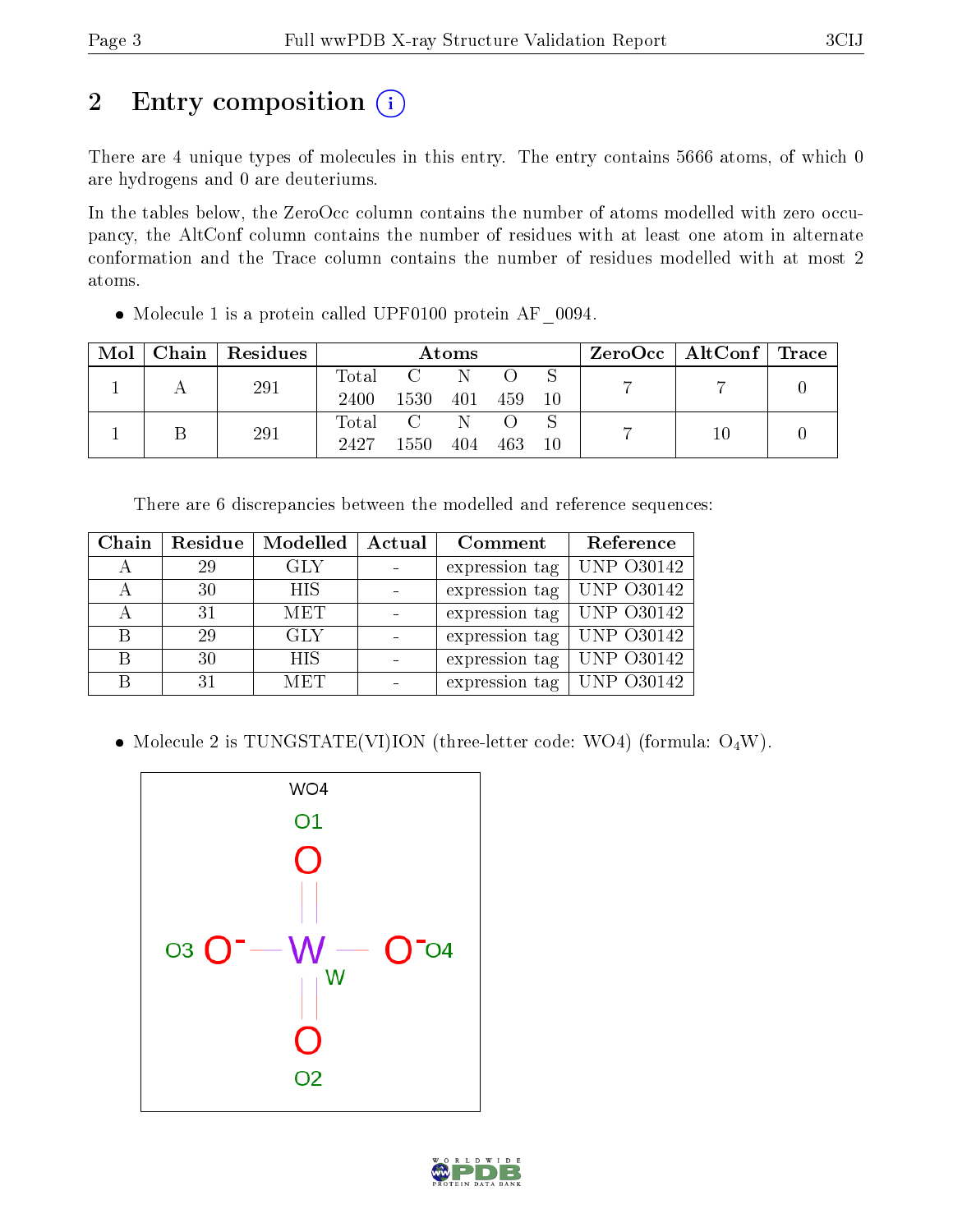|  | $\text{Mol}$   Chain   Residues | Atoms     | $ZeroOcc \   \$ AltConf |
|--|---------------------------------|-----------|-------------------------|
|  |                                 | Total O W |                         |
|  |                                 | Total O W |                         |

 $\bullet$  Molecule 3 is SULFATE ION (three-letter code: SO4) (formula:  $\mathrm{O}_4\mathrm{S}$ ).



|  | Mol   Chain   Residues | Atoms |  |  | $ZeroOcc \mid AltConf$ |  |
|--|------------------------|-------|--|--|------------------------|--|
|  |                        | Total |  |  |                        |  |

Molecule 4 is water.

|  | Mol   Chain   Residues | Atoms               | $ZeroOcc$   AltConf |
|--|------------------------|---------------------|---------------------|
|  | 406                    | Total<br>406<br>406 |                     |
|  | 418                    | Total<br>418        |                     |

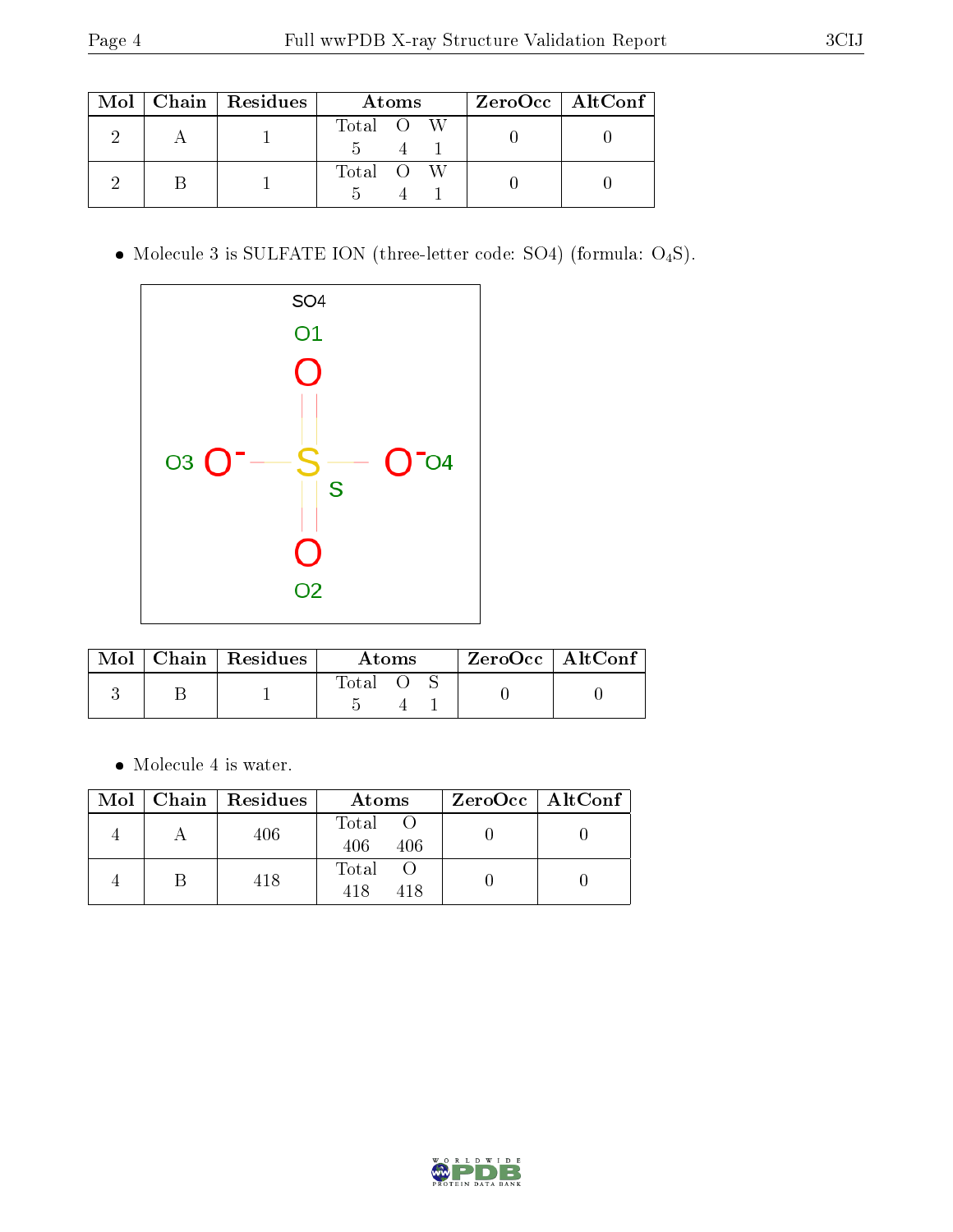## 3 Residue-property plots  $(i)$

These plots are drawn for all protein, RNA and DNA chains in the entry. The first graphic for a chain summarises the proportions of the various outlier classes displayed in the second graphic. The second graphic shows the sequence view annotated by issues in geometry and electron density. Residues are color-coded according to the number of geometric quality criteria for which they contain at least one outlier: green  $= 0$ , yellow  $= 1$ , orange  $= 2$  and red  $= 3$  or more. A red dot above a residue indicates a poor fit to the electron density (RSRZ  $> 2$ ). Stretches of 2 or more consecutive residues without any outlier are shown as a green connector. Residues present in the sample, but not in the model, are shown in grey.



• Molecule 1: UPF0100 protein AF\_0094

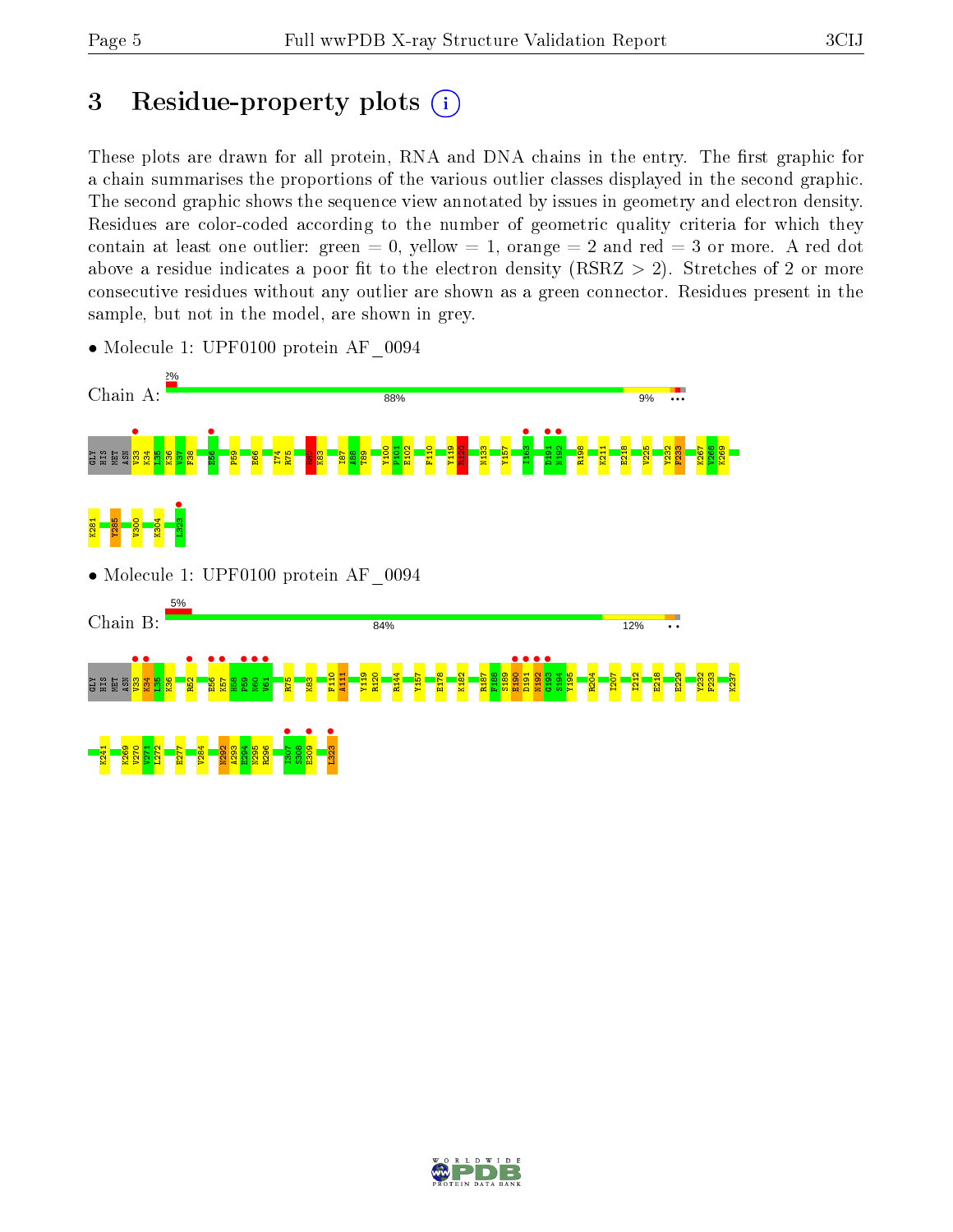# 4 Data and refinement statistics  $(i)$

| Property                                                             | Value                                             | Source     |
|----------------------------------------------------------------------|---------------------------------------------------|------------|
| Space group                                                          | P 21 21 21                                        | Depositor  |
| Cell constants                                                       | $75.40\text{\AA}$<br>73.90Å<br>$117.00\text{\AA}$ |            |
| a, b, c, $\alpha$ , $\beta$ , $\gamma$                               | $90.00^\circ$<br>$90.00^\circ$<br>$90.00^\circ$   | Depositor  |
| Resolution $(A)$                                                     | 10.00<br>$-1.07$                                  | Depositor  |
|                                                                      | 28.86<br>1.07<br>$\equiv$                         | <b>EDS</b> |
| % Data completeness                                                  | (Not available) $(10.00-1.07)$                    | Depositor  |
| (in resolution range)                                                | $97.2(28.86-1.07)$                                | <b>EDS</b> |
| $R_{merge}$                                                          | (Not available)                                   | Depositor  |
| $\mathrm{R}_{sym}$                                                   | (Not available)                                   | Depositor  |
| $\langle I/\sigma(I) \rangle^{-1}$                                   | $\overline{4.77}$ (at 1.07Å)                      | Xtriage    |
| Refinement program                                                   | SHELX, SHELXL                                     | Depositor  |
|                                                                      | 0.126<br>0.149<br>$\bar{a}$                       | Depositor  |
| $R, R_{free}$                                                        | 0.123<br>0.144<br>$\ddot{\phantom{a}}$            | DCC        |
| $R_{free}$ test set                                                  | 14095 reflections $(4.94\%)$                      | wwPDB-VP   |
| Wilson B-factor $(A^2)$                                              | 10.6                                              | Xtriage    |
| Anisotropy                                                           | 0.349                                             | Xtriage    |
| Bulk solvent $k_{sol}(e/\mathring{A}^3)$ , $B_{sol}(\mathring{A}^2)$ | $0.36\,$ , $55.4\,$                               | <b>EDS</b> |
| L-test for twinning <sup>2</sup>                                     | $< L >$ = 0.49, $< L2$ > = 0.33                   | Xtriage    |
| Estimated twinning fraction                                          | $0.011$ for k,h,-l                                | Xtriage    |
| $F_o, F_c$ correlation                                               | 0.98                                              | <b>EDS</b> |
| Total number of atoms                                                | 5666                                              | wwPDB-VP   |
| Average B, all atoms $(A^2)$                                         | 19.0                                              | wwPDB-VP   |

Xtriage's analysis on translational NCS is as follows: The largest off-origin peak in the Patterson function is  $4.84\%$  of the height of the origin peak. No significant pseudotranslation is detected.

<sup>&</sup>lt;sup>2</sup>Theoretical values of  $\langle |L| \rangle$ ,  $\langle L^2 \rangle$  for acentric reflections are 0.5, 0.333 respectively for untwinned datasets, and 0.375, 0.2 for perfectly twinned datasets.



<span id="page-5-1"></span><span id="page-5-0"></span><sup>1</sup> Intensities estimated from amplitudes.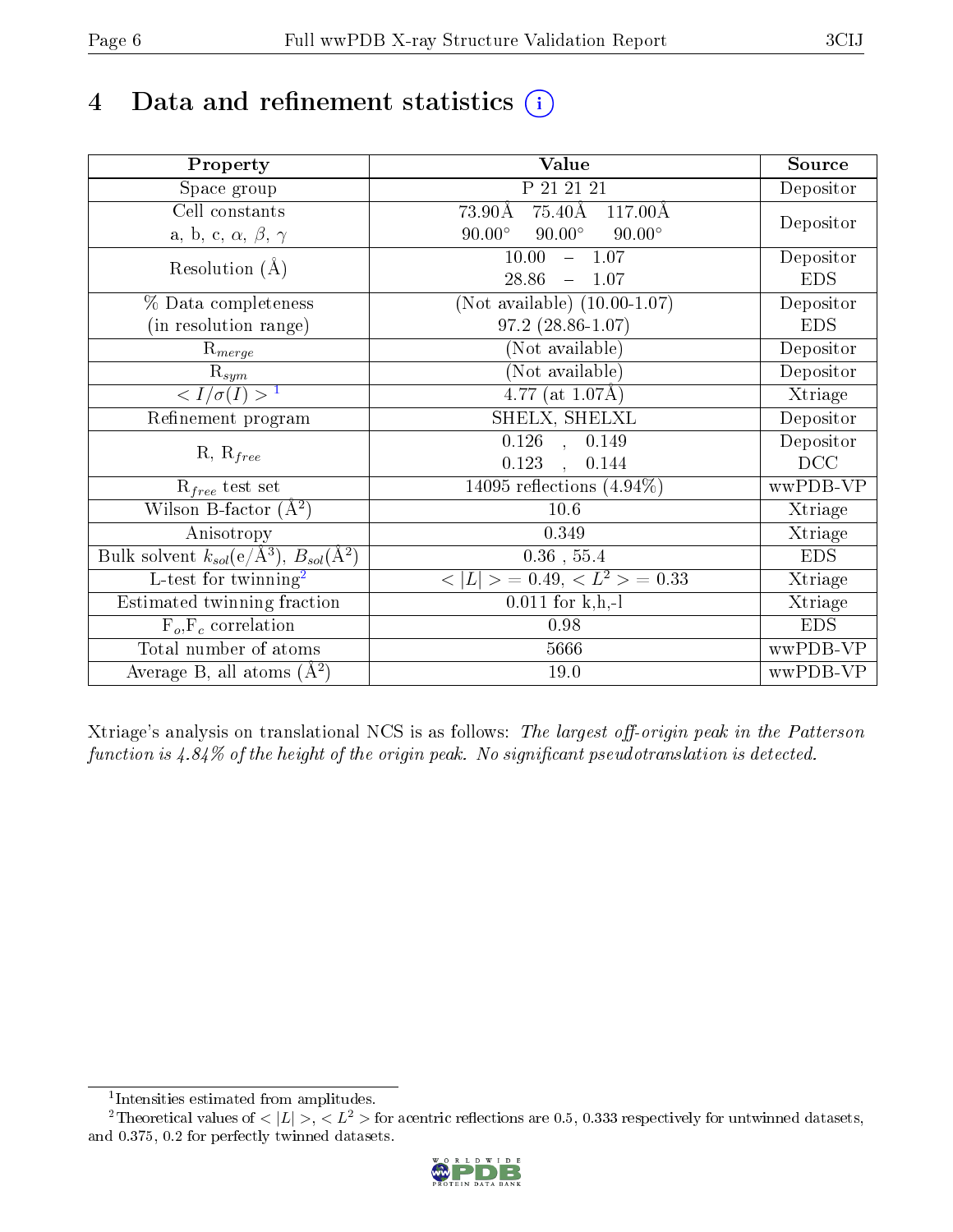## 5 Model quality  $(i)$

## 5.1 Standard geometry  $(i)$

Bond lengths and bond angles in the following residue types are not validated in this section: WO4, SO4

The Z score for a bond length (or angle) is the number of standard deviations the observed value is removed from the expected value. A bond length (or angle) with  $|Z| > 5$  is considered an outlier worth inspection. RMSZ is the root-mean-square of all Z scores of the bond lengths (or angles).

| Mol | Chain |      | Bond lengths | Bond angles |                  |  |
|-----|-------|------|--------------|-------------|------------------|--|
|     |       | RMSZ | # $ Z  > 5$  | RMSZ        | # $ Z  > 5$      |  |
|     |       | 0.39 | 0/2448       | 0.89        | $8/3305(0.2\%)$  |  |
|     | R     | 0.39 | 0/2476       | 0.92        | $6/3342(0.2\%)$  |  |
| All | All   | 0.39 | 0/4924       | 0.90        | $14/6647(0.2\%)$ |  |

There are no bond length outliers.

| Mol | Chain | Res   | <b>Type</b> | $\rm{Atoms}$             | Z       | Observed $(°)$ | Ideal $(°)$ |
|-----|-------|-------|-------------|--------------------------|---------|----------------|-------------|
| 1   | B     | 204   | $\rm{ARG}$  | $NE- CZ-NH1$             | 8.21    | 124.41         | 120.30      |
| 1   | В     | 157   | TYR         | $CA-CB-CG$               | 8.17    | 128.92         | 113.40      |
| 1   | А     | 157   | <b>TYR</b>  | $CA-CB-CG$               | 7.43    | 127.51         | 113.40      |
| 1   | А     | 75    | $\rm{ARG}$  | $NE- CZ-NH2$             | $-7.25$ | 116.67         | 120.30      |
| 1   | А     | 120   | ${\rm ARG}$ | $CA-CB-CG$               | 7.10    | 129.01         | 113.40      |
| 1   | B     | 75[A] | $\rm{ARG}$  | $NE$ -CZ-NH <sub>2</sub> | $-7.02$ | 116.79         | 120.30      |
| 1   | B     | 75 B  | $\rm{ARG}$  | $NE- CZ-NH2$             | $-7.02$ | 116.79         | 120.30      |
| 1   | A     | 82    | $\rm{ARG}$  | NE-CZ-NH1                | 6.77    | 123.69         | 120.30      |
| 1   | А     | 120   | $\rm{ARG}$  | NE-CZ-NH1                | 6.55    | 123.58         | 120.30      |
| 1   | А     | 120   | $\rm{ARG}$  | $NE$ -CZ-NH <sub>2</sub> | $-5.73$ | 117.44         | 120.30      |
| 1   | В     | 204   | $\rm{ARG}$  | $CD-NE- CZ$              | 5.67    | 131.54         | 123.60      |
| 1   | A     | 285   | TYR         | $CB-CG-CD2$              | 5.63    | 124.38         | 121.00      |
| 1   | B     | 120   | $\rm{ARG}$  | $CG$ - $CD$ - $NE$       | $-5.48$ | 100.29         | 111.80      |
| 1   | А     | 100   | <b>TYR</b>  | $CB-CG-CD2$              | $-5.20$ | 117.88         | 121.00      |

All (14) bond angle outliers are listed below:

There are no chirality outliers.

There are no planarity outliers.

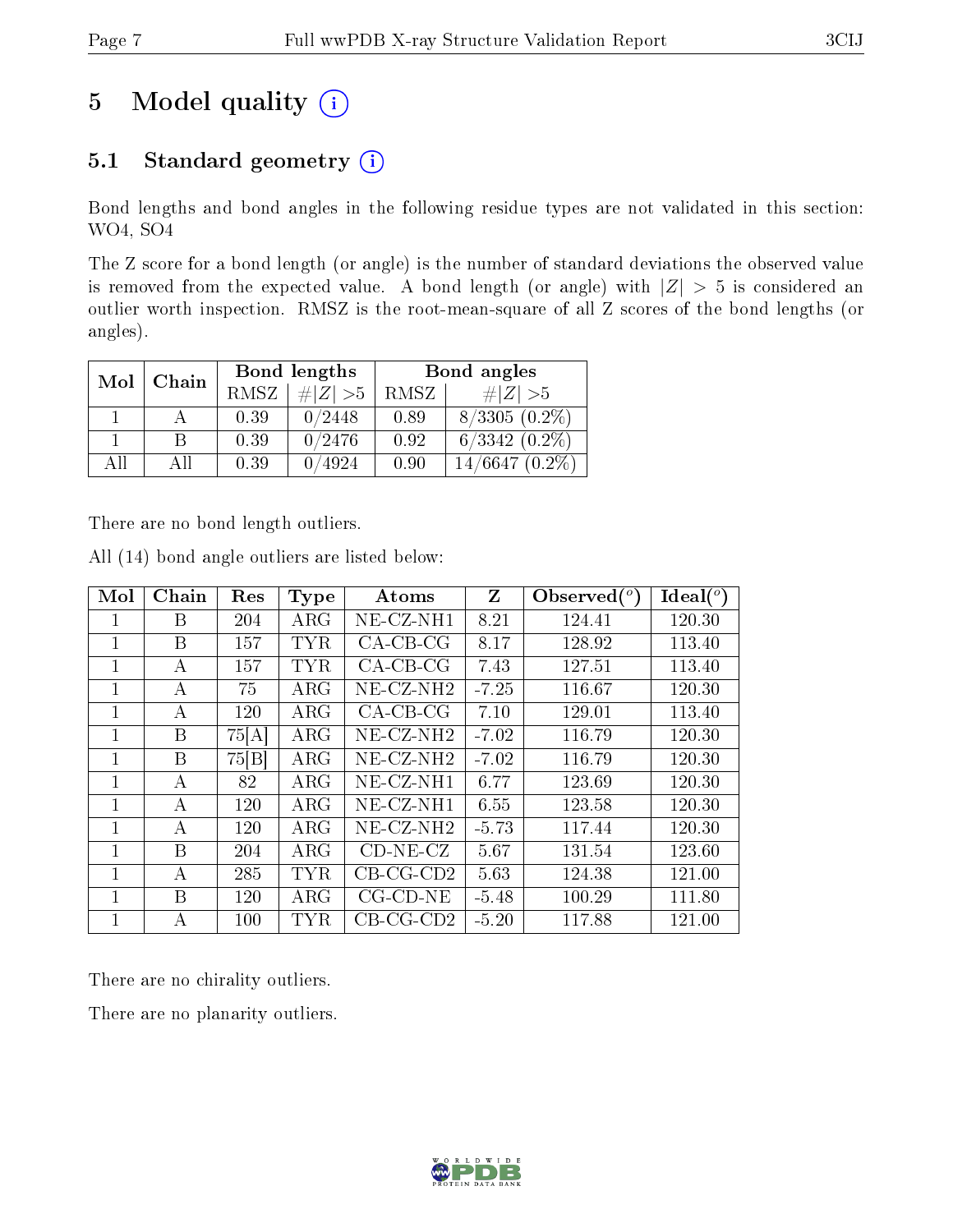#### $5.2$  Too-close contacts  $(i)$

In the following table, the Non-H and H(model) columns list the number of non-hydrogen atoms and hydrogen atoms in the chain respectively. The H(added) column lists the number of hydrogen atoms added and optimized by MolProbity. The Clashes column lists the number of clashes within the asymmetric unit, whereas Symm-Clashes lists symmetry related clashes.

| $\bf{Mol}$ |     |      | Chain   Non-H   $H (model)$ | H(added) |    | $\mathbf{Class}   \mathbf{Symm}\text{-}\mathbf{Class} $ |
|------------|-----|------|-----------------------------|----------|----|---------------------------------------------------------|
|            |     | 2400 |                             | 2382     | 19 |                                                         |
|            | В   | 2427 |                             | 2406     | 38 |                                                         |
|            |     |      |                             |          |    |                                                         |
|            |     |      |                             |          |    |                                                         |
|            | R   |      |                             |          |    |                                                         |
|            |     | 406  |                             |          |    |                                                         |
|            | R   | 418  |                             |          | 16 |                                                         |
| All        | Αll | 5666 |                             | 4788     | 57 |                                                         |

The all-atom clashscore is defined as the number of clashes found per 1000 atoms (including hydrogen atoms). The all-atom clashscore for this structure is 6.

All (57) close contacts within the same asymmetric unit are listed below, sorted by their clash magnitude.

| Atom-1                          | $\boldsymbol{\mathrm{Atom}\text{-}2}$ | Interatomic    | Clash         |  |
|---------------------------------|---------------------------------------|----------------|---------------|--|
|                                 |                                       | distance $(A)$ | overlap $(A)$ |  |
| 1: B: 83: LYS: HE3              | 4: B: 1740: HOH:O                     | 1.83           | 0.79          |  |
| 1:B:178:GLU:HA                  | 1:B:182:LYS:HE3                       | 1.65           | 0.78          |  |
| 1:B:296:ARG:HB2                 | 4:B:1694:HOH:O                        | 1.86           | 0.76          |  |
| 1:B:52:ARG:HG2                  | 1: B:56: GLU:OE2                      | 1.86           | 0.75          |  |
| 1:B:178:GLU:OE1                 | 1:B:182:LYS:HE2                       | 1.87           | 0.73          |  |
| 1:A:198:ARG:HD2                 | 4:A:1759:HOH:O                        | 1.92           | 0.69          |  |
| 1:B:284:VAL:HG13                | 1:B:323:LEU:HD11                      | 1.74           | 0.69          |  |
| 1: A:34: LYS: HE2               | 4:A:1655:HOH:O                        | 1.95           | 0.64          |  |
| $1:A:211[A]:LYS:H\overline{G2}$ | 4:A:1290:HOH:O                        | 1.97           | 0.63          |  |
| 1:B:237[A]:LYS:HE2              | 1:B:241:LYS:HE3                       | 1.81           | 0.62          |  |
| 1:B:272:LEU:HD21                | 4: B: 1479: HOH:O                     | 2.00           | 0.61          |  |
| 1:B:292:ASN:HD22                | 1:B:292:ASN:H                         | 1.49           | 0.60          |  |
| 1:B:309:GLU:HG2                 | 4:B:1186:HOH:O                        | 2.01           | 0.59          |  |
| 1:B:269:LYS:HD3                 | 1:B:277:GLU:OE2                       | 2.03           | 0.58          |  |
| 1:B:192:ASN:HB3                 | 4: B: 1482: HOH:O                     | 2.03           | 0.58          |  |
| 1:A:281:LYS:HD3                 | 4:A:1422:HOH:O                        | 2.04           | 0.57          |  |
| 1:B:178:GLU:HA                  | 1:B:182:LYS:CE                        | 2.35           | 0.57          |  |
| 1: B: 57: LYS: O                | 1: B: 57: LYS: HG3                    | 2.05           | 0.56          |  |
| 1:B:309:GLU:HG2                 | 4:B:1537:HOH:O                        | 2.06           | 0.56          |  |
| 1:B:270:VAL:HB                  | 4: B: 1479: HOH:O                     | 2.07           | 0.55          |  |

Continued on next page...

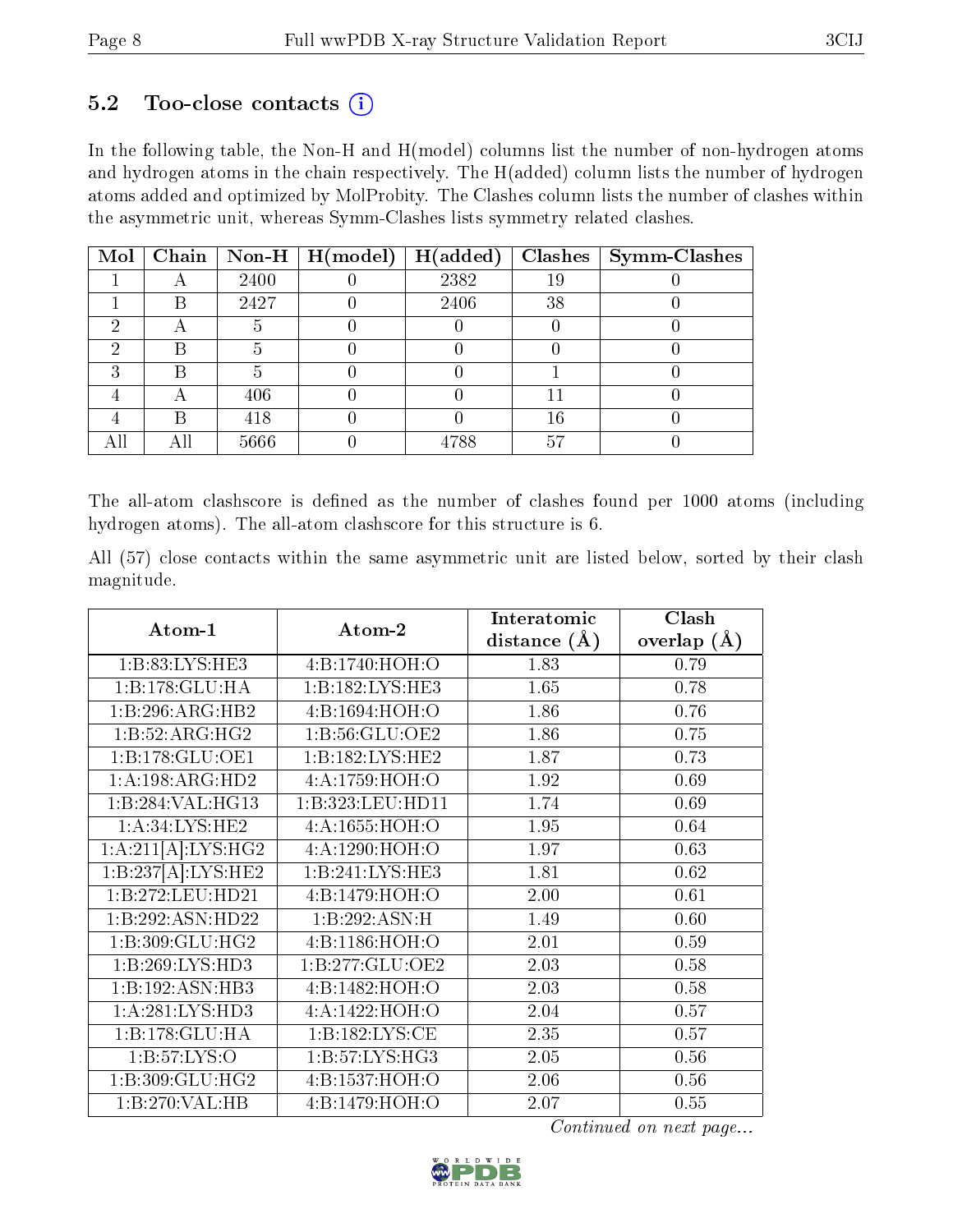| Atom-1              | Atom-2                        | Interatomic      | Clash           |  |
|---------------------|-------------------------------|------------------|-----------------|--|
|                     |                               | distance $(\AA)$ | overlap $(\AA)$ |  |
| 1:A:74:ILE:HD11     | $1:A:89[A]:\text{THR}:HG21$   | 1.89             | 0.52            |  |
| 1:B:237[A]:LYS:CE   | 1:B:241:LYS:HE3               | 2.39             | 0.52            |  |
| 1:B:309:GLU:OE2     | 3:B:600:SO4:O1                | 2.28             | 0.52            |  |
| 1:B:110[B]:PHE:HA   | 1:B:323:LEU:HD13              | 1.92             | 0.52            |  |
| 1: A:38: PHE:HB2    | 1:A:87:ILE:HD13               | 1.92             | 0.52            |  |
| 1:A:102:GLU:HG2     | 4:A:1791:HOH:O                | 2.11             | 0.50            |  |
| 1:B:293:ALA:HB3     | 4: B: 1694: HOH: O            | 2.11             | 0.49            |  |
| 1:B:36:LYS:HE2      | 1:B:83:LYS:O                  | 2.13             | 0.49            |  |
| 1: A:36: LYS: HE3   | 1: A:83: LYS:O                | $2.12\,$         | 0.49            |  |
| 1:A:133:ASN:HA      | 4:A:1375:HOH:O                | 2.14             | 0.48            |  |
| 1: A:269:LYS:HE2    | 4:A:1379:HOH:O                | 2.13             | 0.47            |  |
| 1: A:300: VAL:HG12  | 1:A:304:LYS:HE3               | 1.97             | 0.47            |  |
| 1: B:56: GLU: HG3   | 4:B:1288:HOH:O                | 2.14             | 0.46            |  |
| 1:B:119:TYR:HB3     | 1:B:232:TYR:CD1               | 2.50             | 0.46            |  |
| 1: A:119: TYR: HB3  | 1:A:232:TYR:CD1               | 2.51             | 0.46            |  |
| 1:B:207[A]:ILE:HG23 | 1:B:212:ILE:HB                | 1.98             | 0.46            |  |
| 1: A:66: GLU:OE1    | 1:A:82:ARG:NH2                | 2.49             | 0.45            |  |
| 1:B:187:ARG:NH1     | 1:B:189:SER:OG                | 2.50             | 0.45            |  |
| 1:A:120:ARG:NE      | 4:A:1775:HOH:O                | 2.50             | 0.45            |  |
| 1:B:237[B]:LYS:HE3  | 4:B:1682:HOH:O                | 2.17             | 0.44            |  |
| 1:B:295:ASN:HB2     | 4:B:1620:HOH:O                | 2.16             | 0.44            |  |
| 1:B:110[B]:PHE:CA   | 1:B:323:LEU:HD13              | 2.48             | 0.44            |  |
| 1: A:33: VAL: N     | 4:A:1395:HOH:O                | 2.50             | 0.44            |  |
| 1:B:178:GLU:CD      | $1:B:\overline{182:LYS:HE2}$  | 2.38             | 0.43            |  |
| 1:B:33:VAL:N        | 4:B:1427:HOH:O                | 2.50             | 0.43            |  |
| 1:B:190:GLU:HB3     | 4:B:1580:HOH:O                | 2.20             | 0.42            |  |
| 1:B:292:ASN:N       | 1:B:292:ASN:HD22              | 2.10             | 0.42            |  |
| 1:B:295:ASN:ND2     | 4: B: 1620: HOH:O             | 2.50             | 0.42            |  |
| 1: B:34: LYS:NZ     | 4:B:1427:HOH:O                | 2.50             | 0.42            |  |
| 1:B:144:ARG:NH1     | 1:B:229[A]:GLU:O              | 2.50             | 0.42            |  |
| 1:B:83:LYS:HE2      | 4:B:1613:HOH:O                | 2.20             | 0.41            |  |
| 1: A: 110: PHE: O   | 1: A:285:TYR:HB2              | 2.19             | 0.41            |  |
| 1: A:59: PRO:HA     | 4:A:1687:HOH:O                | 2.20             | 0.41            |  |
| 1:A:267:LYS:HE3     | 4:A:1584:HOH:O                | $2.18\,$         | 0.41            |  |
| 1:A:225:VAL:HG21    | 1:A:233:PHE:CD2               | 2.56             | 0.41            |  |
| 1:B:190:GLU:HG2     | 1: B: 195: TYR: CE2           | 2.56             | 0.40            |  |
| 1:B:110[B]:PHE:O    | $1:B:111[B]:\overline{ALA:O}$ | 2.39             | 0.40            |  |

Continued from previous page...

There are no symmetry-related clashes.

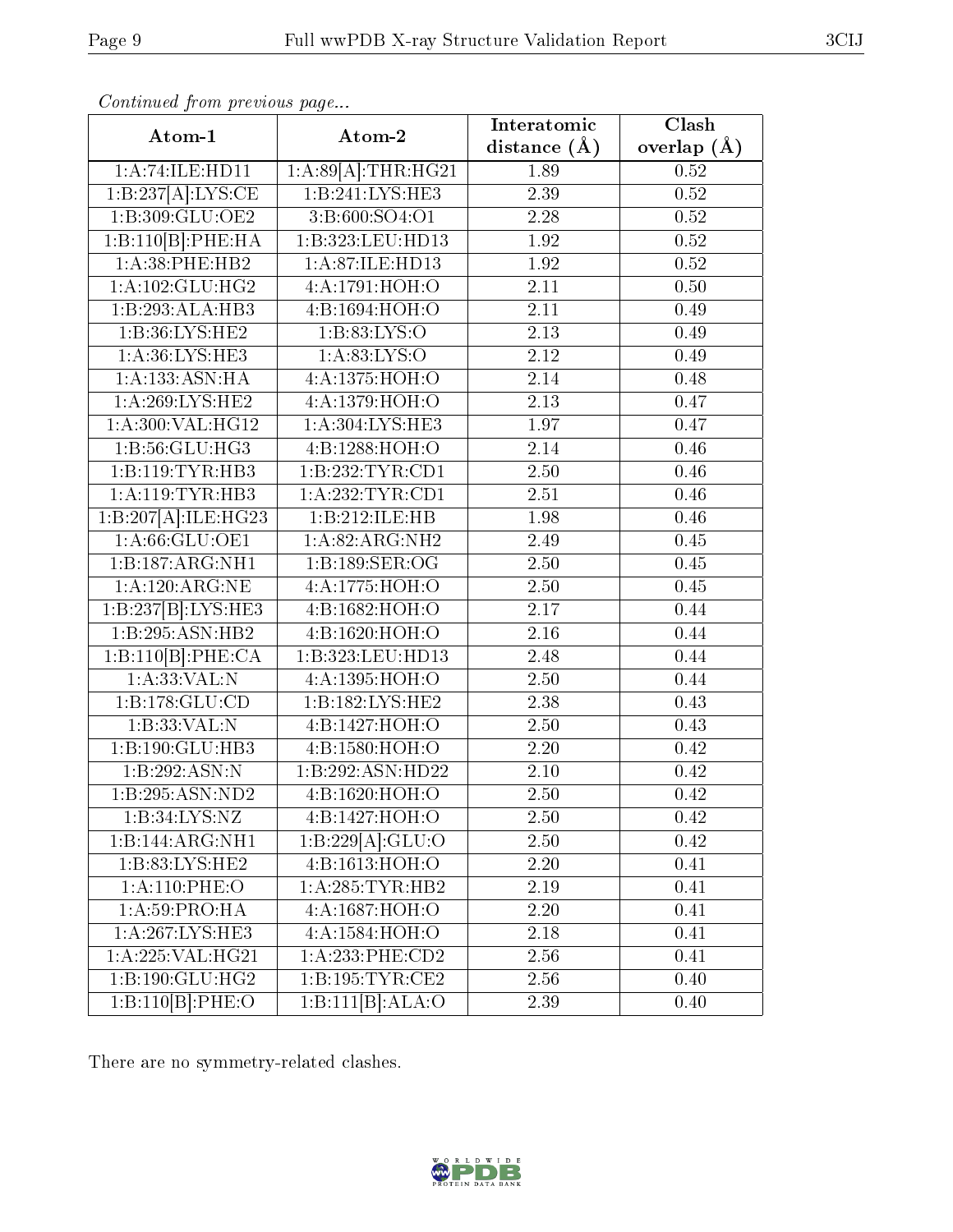### 5.3 Torsion angles (i)

#### 5.3.1 Protein backbone  $(i)$

In the following table, the Percentiles column shows the percent Ramachandran outliers of the chain as a percentile score with respect to all X-ray entries followed by that with respect to entries of similar resolution.

The Analysed column shows the number of residues for which the backbone conformation was analysed, and the total number of residues.

| Mol | Chain | Analysed            | Favoured   Allowed   Outliers |           |          | Percentiles |
|-----|-------|---------------------|-------------------------------|-----------|----------|-------------|
|     |       | $296/295(100\%)$    | 290 $(98\%)$                  | 6 $(2\%)$ |          | 100 100     |
|     |       | $299/295(101\%)$    | $294(98\%)$                   | $3(1\%)$  | $2(1\%)$ | 22          |
| All | Аll   | $595/590$ $(101\%)$ | 584 (98%)                     | $9(2\%)$  | $2(0\%)$ | 15          |

All (2) Ramachandran outliers are listed below:

| $\operatorname{Mol}$ | Chain | Res | Type |
|----------------------|-------|-----|------|
|                      |       |     |      |
|                      |       |     |      |

#### 5.3.2 Protein sidechains  $(i)$

In the following table, the Percentiles column shows the percent sidechain outliers of the chain as a percentile score with respect to all X-ray entries followed by that with respect to entries of similar resolution.

The Analysed column shows the number of residues for which the sidechain conformation was analysed, and the total number of residues.

| Mol | Chain | Analysed          | Rotameric   Outliers |           | Percentiles          |  |  |
|-----|-------|-------------------|----------------------|-----------|----------------------|--|--|
|     |       | $263/259$ (102\%) | $259(98\%)$          | $4(2\%)$  | 26<br>65             |  |  |
|     | B.    | $265/259$ (102\%) | 257(97%)             | $8(3\%)$  | $\overline{ }$<br>41 |  |  |
| All | All   | $528/518$ (102\%) | 516 (98%)            | $12(2\%)$ | 12<br>50             |  |  |

All (12) residues with a non-rotameric sidechain are listed below:

| Mol | Chain | Res | Type       |
|-----|-------|-----|------------|
|     |       | 82  | $\rm{ARG}$ |
|     |       | 120 | $\rm{ARG}$ |
|     |       | 218 | GLU        |
|     |       | 233 | PHE        |

Continued on next page...

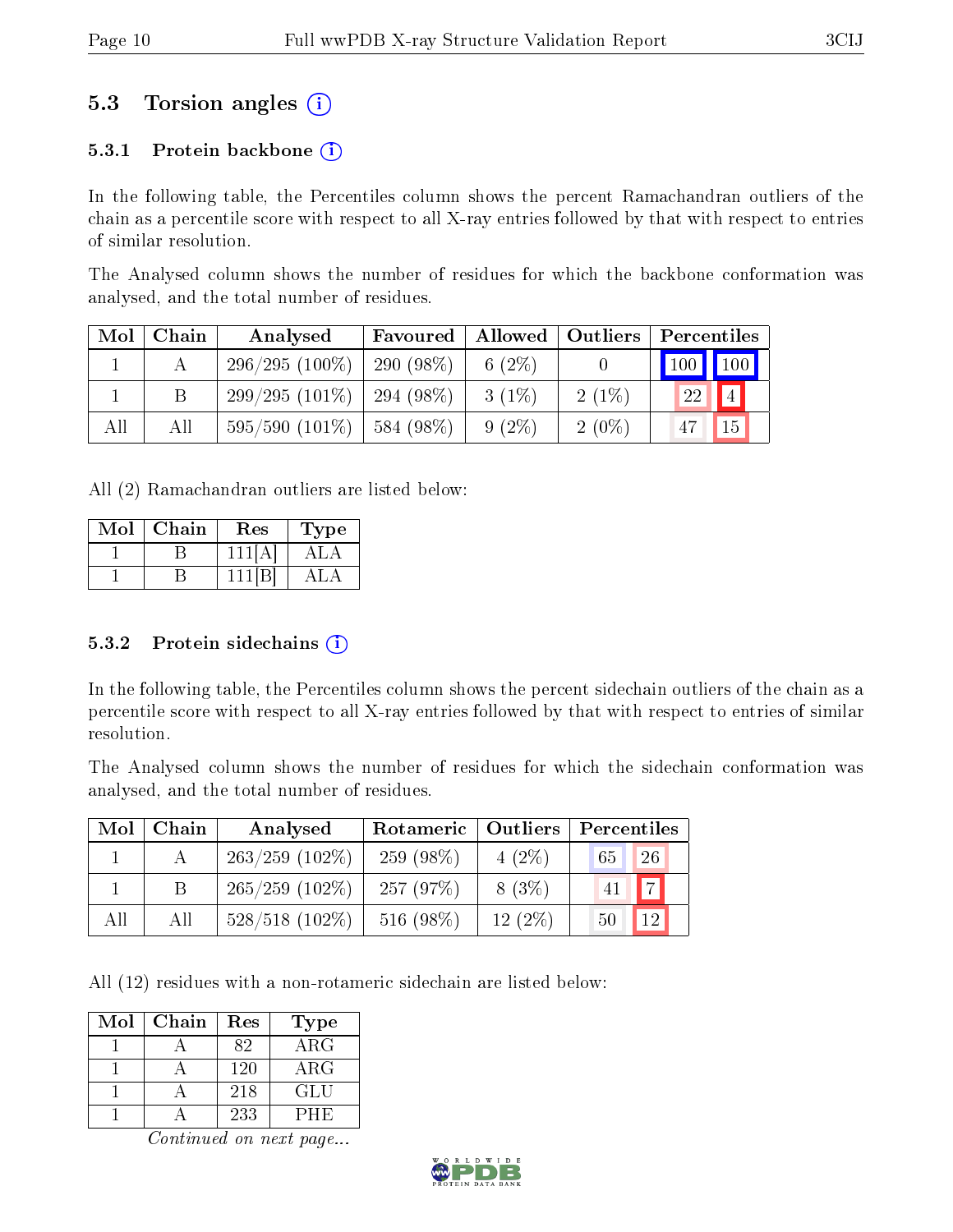|     | Conning and the procedure page |     |             |  |  |  |  |  |  |  |
|-----|--------------------------------|-----|-------------|--|--|--|--|--|--|--|
| Mol | Chain                          | Res | <b>Type</b> |  |  |  |  |  |  |  |
|     | В                              | 34  | <b>LYS</b>  |  |  |  |  |  |  |  |
| 1   | В                              | 190 | <b>GLU</b>  |  |  |  |  |  |  |  |
| 1   | В                              | 191 | ASP         |  |  |  |  |  |  |  |
| 1   | В                              | 192 | <b>ASN</b>  |  |  |  |  |  |  |  |
| 1   | В                              | 218 | <b>GLU</b>  |  |  |  |  |  |  |  |
| 1   | В                              | 233 | PHE         |  |  |  |  |  |  |  |
| 1   | В                              | 292 | <b>ASN</b>  |  |  |  |  |  |  |  |
|     |                                | 323 | LEU         |  |  |  |  |  |  |  |

Continued from previous page...

Some sidechains can be flipped to improve hydrogen bonding and reduce clashes. All (3) such sidechains are listed below:

| Mol | Chain | Res | Type |
|-----|-------|-----|------|
|     |       | 320 | GL N |
|     |       | 292 | ASN  |
|     |       | 320 | GI N |

#### $5.3.3$  RNA  $(i)$

There are no RNA molecules in this entry.

#### 5.4 Non-standard residues in protein, DNA, RNA chains (i)

There are no non-standard protein/DNA/RNA residues in this entry.

#### 5.5 Carbohydrates (i)

There are no carbohydrates in this entry.

#### 5.6 Ligand geometry  $(i)$

3 ligands are modelled in this entry.

In the following table, the Counts columns list the number of bonds (or angles) for which Mogul statistics could be retrieved, the number of bonds (or angles) that are observed in the model and the number of bonds (or angles) that are dened in the Chemical Component Dictionary. The Link column lists molecule types, if any, to which the group is linked. The Z score for a bond length (or angle) is the number of standard deviations the observed value is removed from the expected value. A bond length (or angle) with  $|Z| > 2$  is considered an outlier worth inspection. RMSZ is the root-mean-square of all Z scores of the bond lengths (or angles).

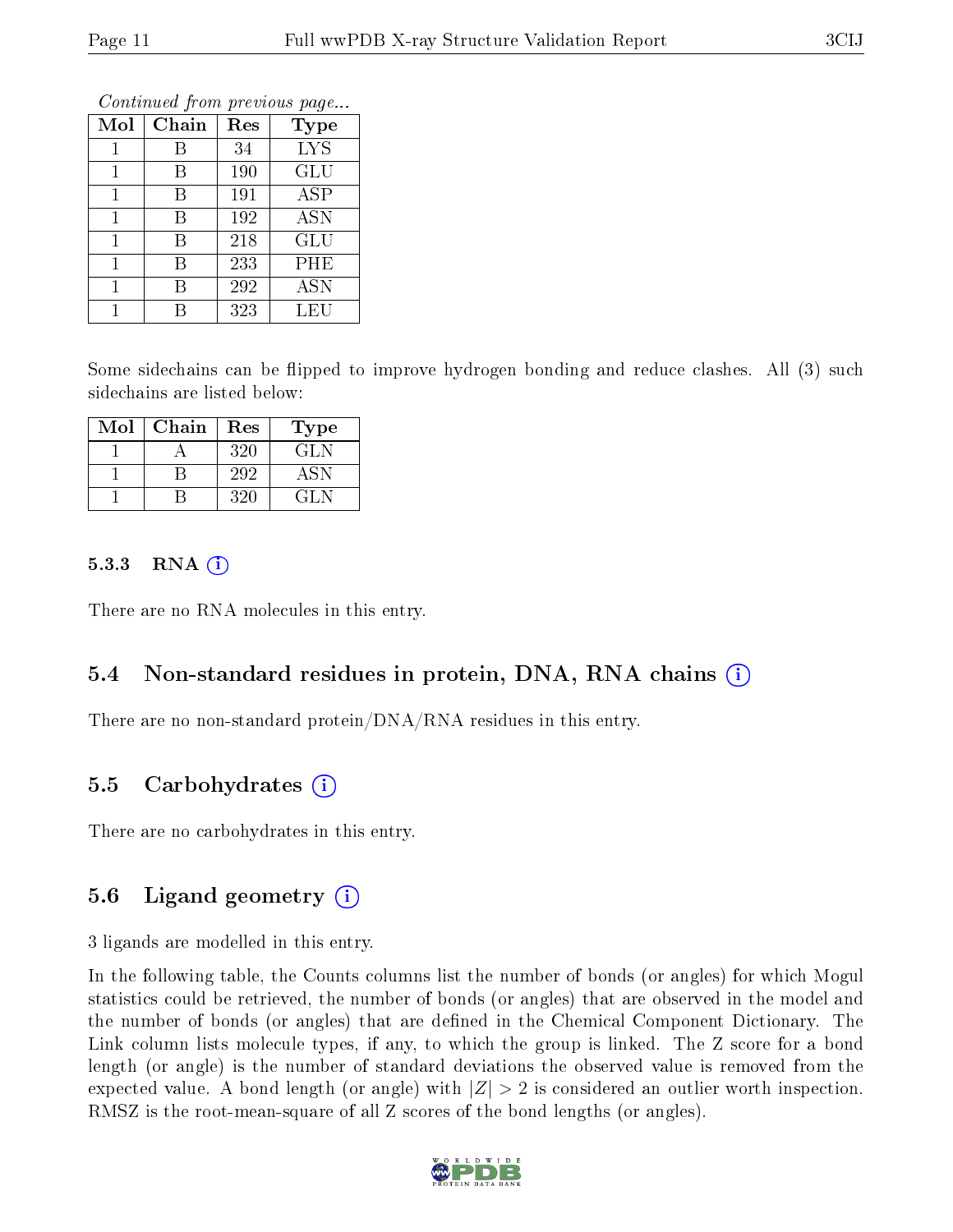| Mol     |                 |   |     |                |       |      |          |                          |      | Chain |  |  |        |             |             | $\operatorname{Res}$ | Link | Bond lengths |  |  |  | Bond angles |  |
|---------|-----------------|---|-----|----------------|-------|------|----------|--------------------------|------|-------|--|--|--------|-------------|-------------|----------------------|------|--------------|--|--|--|-------------|--|
|         | Type            |   |     |                |       |      |          |                          |      |       |  |  | Counts | <b>RMSZ</b> | # $ Z  > 2$ | Counts               | RMSZ | # $ Z  > 2$  |  |  |  |             |  |
| റ       | WO4             |   | 400 | $\blacksquare$ | 2.4.4 | 1.93 | $(50\%)$ | $\sim$                   |      |       |  |  |        |             |             |                      |      |              |  |  |  |             |  |
| ച<br>k) | SO <sub>4</sub> | Β | 600 | $\sim$         | 4.4.4 | 0.49 |          | 6.6.6                    | 0.12 |       |  |  |        |             |             |                      |      |              |  |  |  |             |  |
| ച       | WO4             | Β | 500 | $\sim$         | 2.4,4 | .13  |          | $\overline{\phantom{a}}$ |      |       |  |  |        |             |             |                      |      |              |  |  |  |             |  |

All (1) bond length outliers are listed below:

|  |  |                            | $\mid$ Mol $\mid$ Chain $\mid$ Res $\mid$ Type $\mid$ Atoms $\mid$ $\mid$ Z $\mid$ Observed(Å) $\mid$ Ideal(Å) $\mid$ |  |
|--|--|----------------------------|-----------------------------------------------------------------------------------------------------------------------|--|
|  |  | $400$   WO4   W-O2   -2.46 | $1.69\,$                                                                                                              |  |

There are no bond angle outliers.

There are no chirality outliers.

There are no torsion outliers.

There are no ring outliers.

1 monomer is involved in 1 short contact:

|  |                | Mol   Chain   Res   Type   Clashes   Symm-Clashes |
|--|----------------|---------------------------------------------------|
|  | $600 \div SO4$ |                                                   |

#### 5.7 [O](https://www.wwpdb.org/validation/2017/XrayValidationReportHelp#nonstandard_residues_and_ligands)ther polymers  $(i)$

There are no such residues in this entry.

#### 5.8 Polymer linkage issues  $(i)$

There are no chain breaks in this entry.

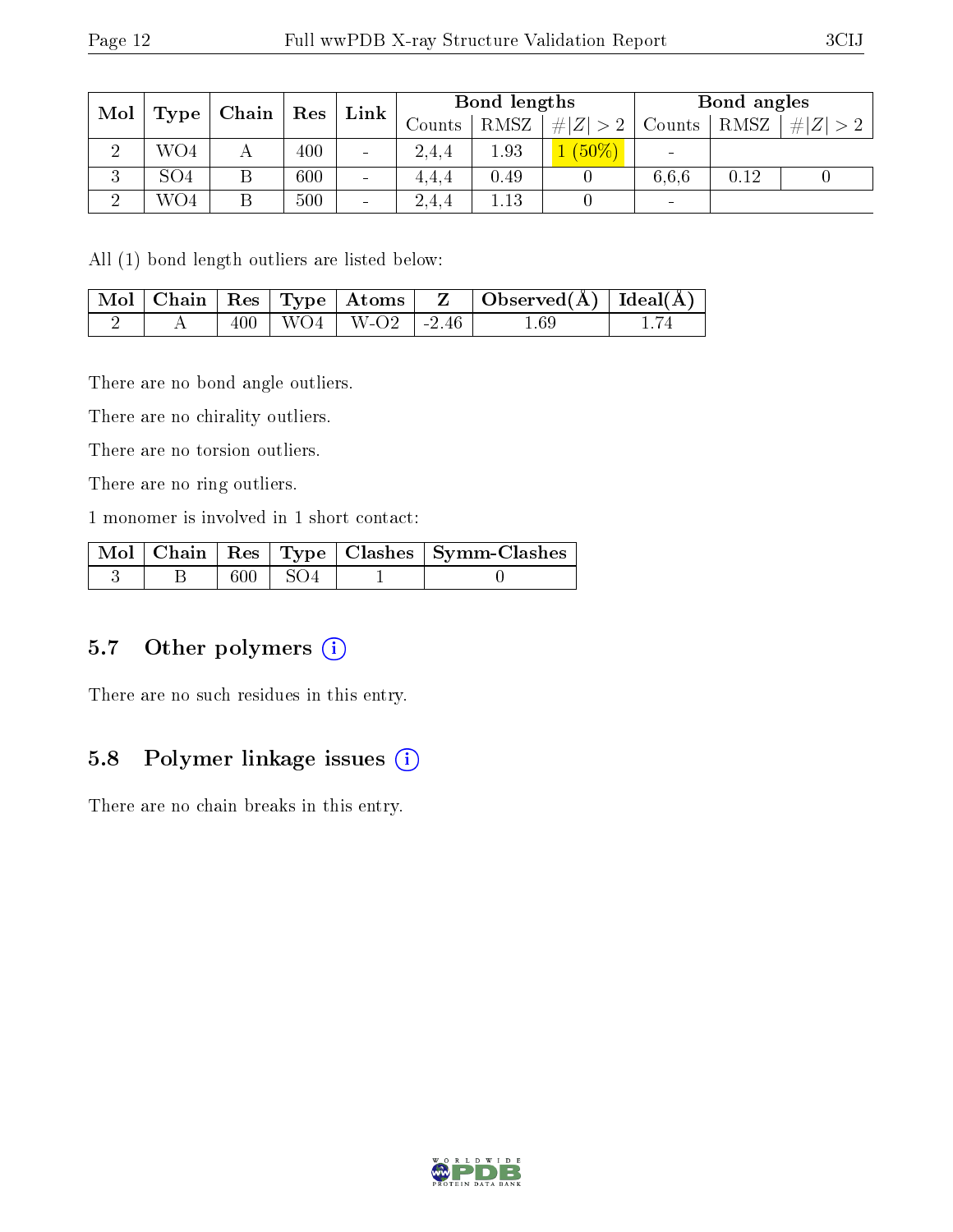## 6 Fit of model and data  $(i)$

## 6.1 Protein, DNA and RNA chains  $(i)$

In the following table, the column labelled  $#RSRZ> 2'$  contains the number (and percentage) of RSRZ outliers, followed by percent RSRZ outliers for the chain as percentile scores relative to all X-ray entries and entries of similar resolution. The OWAB column contains the minimum, median,  $95<sup>th</sup>$  percentile and maximum values of the occupancy-weighted average B-factor per residue. The column labelled ' $Q< 0.9$ ' lists the number of (and percentage) of residues with an average occupancy less than 0.9.

| Mol | Chain | Analysed        | $<$ RSRZ $>$ | $\#\text{RSRZ}\text{>2}$            | $\mathbf{OWAB}(\mathbf{A}^2)$ | $\mathrm{Q} {<} 0.9$ |
|-----|-------|-----------------|--------------|-------------------------------------|-------------------------------|----------------------|
|     |       | 291/295(98%)    | $-0.20$      | $6(2\%)$ 63<br>56                   | 8, 14, 34, 44                 | $2(0\%)$             |
|     |       | $291/295(98\%)$ | $-0.08$      | $15(5\%)$ 27<br>23                  | 9, 14, 37, 59                 | $2(0\%)$             |
| All | All   | 582/590 (98%)   | $-0.14$      | $21(3\%)$<br>137 <sup>1</sup><br>42 | 8, 14, 34, 59                 | $4(0\%)$             |

All (21) RSRZ outliers are listed below:

| Mol            | Chain              | Res | Type       | <b>RSRZ</b>      |
|----------------|--------------------|-----|------------|------------------|
| $\mathbf{1}$   | Β                  | 191 | ASP        | 5.1              |
| $\mathbf{1}$   | Β                  | 59  | <b>PRO</b> | 4.9              |
| $\mathbf{1}$   | B                  | 192 | <b>ASN</b> | $\overline{4.7}$ |
| $\mathbf{1}$   | $\boldsymbol{B}$   | 56  | GLU        | 3.9              |
| $\overline{1}$ | A                  | 323 | LEU        | 3.4              |
| $\overline{1}$ | $\overline{B}$     | 52  | $\rm{ARG}$ | 2.8              |
| $\mathbf{1}$   | $\boldsymbol{B}$   | 323 | <b>LEU</b> | 2.8              |
| $\overline{1}$ | A                  | 33  | <b>VAL</b> | 2.8              |
| $\overline{1}$ | B                  | 57  | <b>LYS</b> | 2.6              |
| $\mathbf{1}$   | $\boldsymbol{B}$   | 60  | ASN        | 2.5              |
| $\overline{1}$ | B                  | 190 | GLU        | 2.5              |
| $\overline{1}$ | $\boldsymbol{B}$   | 309 | GLU        | 2.4              |
| $\overline{1}$ | $\overline{\rm A}$ | 56  | GLU        | 2.4              |
| $\mathbf{1}$   | $\boldsymbol{B}$   | 33  | <b>VAL</b> | 2.4              |
| $\overline{1}$ | $\overline{\rm A}$ | 192 | ASN        | 2.3              |
| $\overline{1}$ | $\boldsymbol{B}$   | 34  | <b>LYS</b> | 2.3              |
| $\overline{1}$ | $\overline{\rm A}$ | 163 | ILE        | 2.3              |
| $\mathbf{1}$   | B                  | 61  | <b>VAL</b> | 2.2              |
| $\mathbf{1}$   | $\boldsymbol{B}$   | 193 | <b>GLY</b> | 2.1              |
| $\overline{1}$ | $\overline{\rm A}$ | 191 | ASP        | $\overline{2.1}$ |
| $\mathbf{1}$   | B                  | 307 | ILE        | 2.1              |